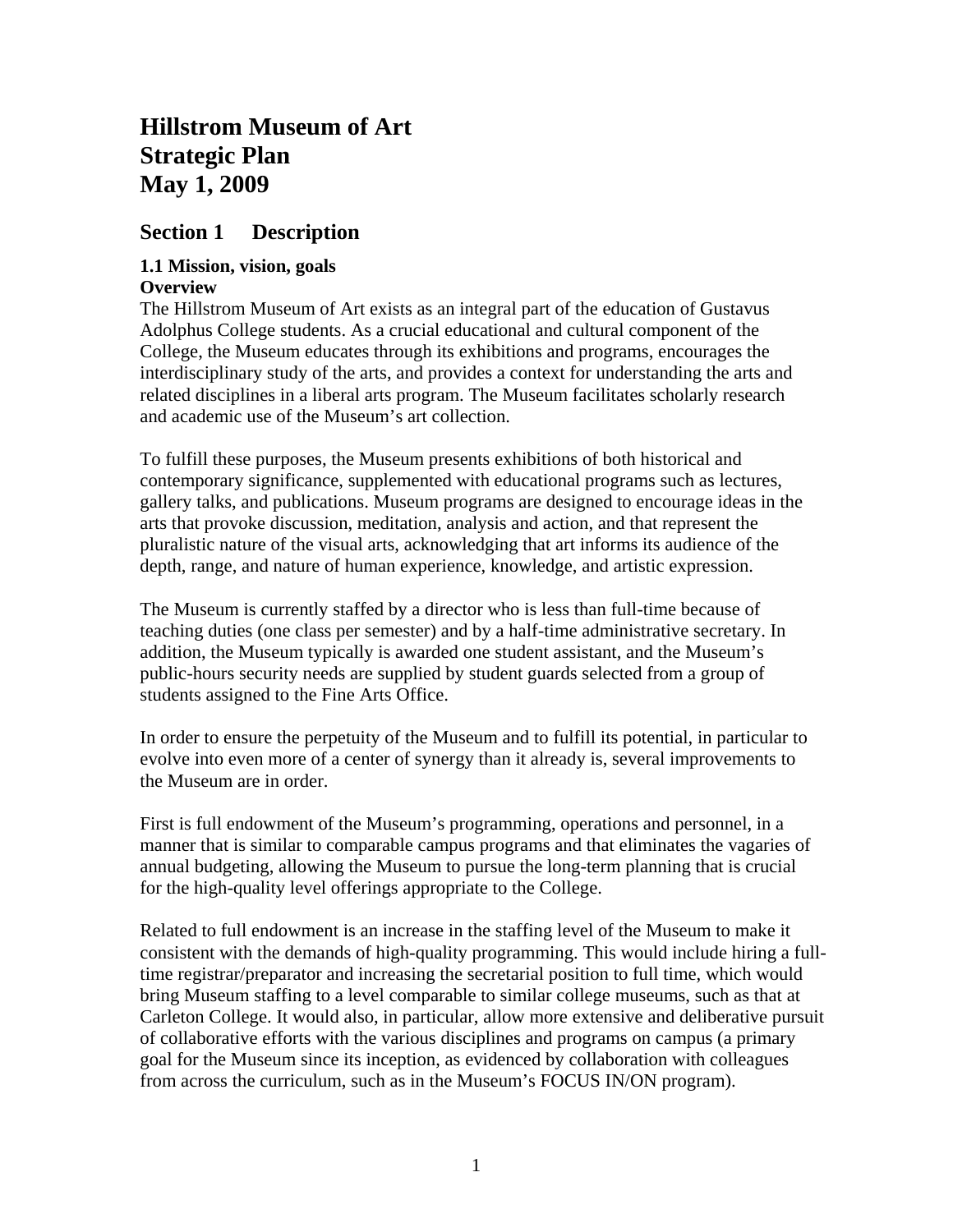The Museum's physical space needs attention. Ideally, a larger space would be constructed, one that would still be fully integrated into a centrally located building but that would avoid potential concerns of the current space's location beneath the dining service. Additional preparation and storage spaces would allow maximum utility and security of Museum collections. Increased exhibition space would allow a dedicated space for display of the permanent collection while also having sufficient changing exhibit space for high-quality offerings such as the Rodin exhibit held in spring 2008.

These changes, including fully endowing the Museum's programming, operations and staff; increasing staffing levels; and improving the Museum's physical space; would ensure that the Museum, an impressive resource of the College, would be even more of an integral, crucial component in the education of the College's students.

The Hillstrom Museum of Art strongly endorses the mission, vision, goals, core values and strategic plan of Gustavus Adolphus College. The Museum strives to incorporate the College mission, vision, goals, and values into its annual programming and related activities and its interaction with other campus units.

#### **Mission**

The Hillstrom Museum of Art strongly values the universal human need for artistic expression, and celebrates the artistic contributions of all cultures throughout history. The Museum is committed to presenting high quality exhibitions and related programming that develop in students their individual creative spirit, their intellectual potential, and their aesthetic sensibility. Through our exhibitions and programming, through our collaboration with others on campus, and through the annual Museum Studies course (ART255), the Museum contributes to the preparation of students for their lives after College, and assists in preparing students majoring in studio art, art history, and art education for professions in the visual arts. The Museum collaborates with other faculty, staff and students in order to offer programs, activities and service projects that enrich the College campus and community at large. The Museum fully supports the belief that every person can contribute to the vitality of the arts in contemporary society and to the betterment of our shared communities.

#### **Vision**

The Hillstrom Museum of Art recognizes the fundamental importance of the visual arts and visual communication in contemporary society. The Museum is committed to a wideranging scope of programming relating to diversity, social justice, and interfaith understanding. The Museum is committed to the creation of programming that includes collaborative efforts among students, faculty and staff, and that also engage off-campus constituencies including College alumni, community members, artists, art historians, art educators, and those involved in arts organizations and service institutions in a diversity of places. The Museum is committed to the mentoring of all students, through its exhibitions and programming, and, in the case of those seeking a career in art, through its annual student exhibitions and the Museum Studies course (ART255) that is taught by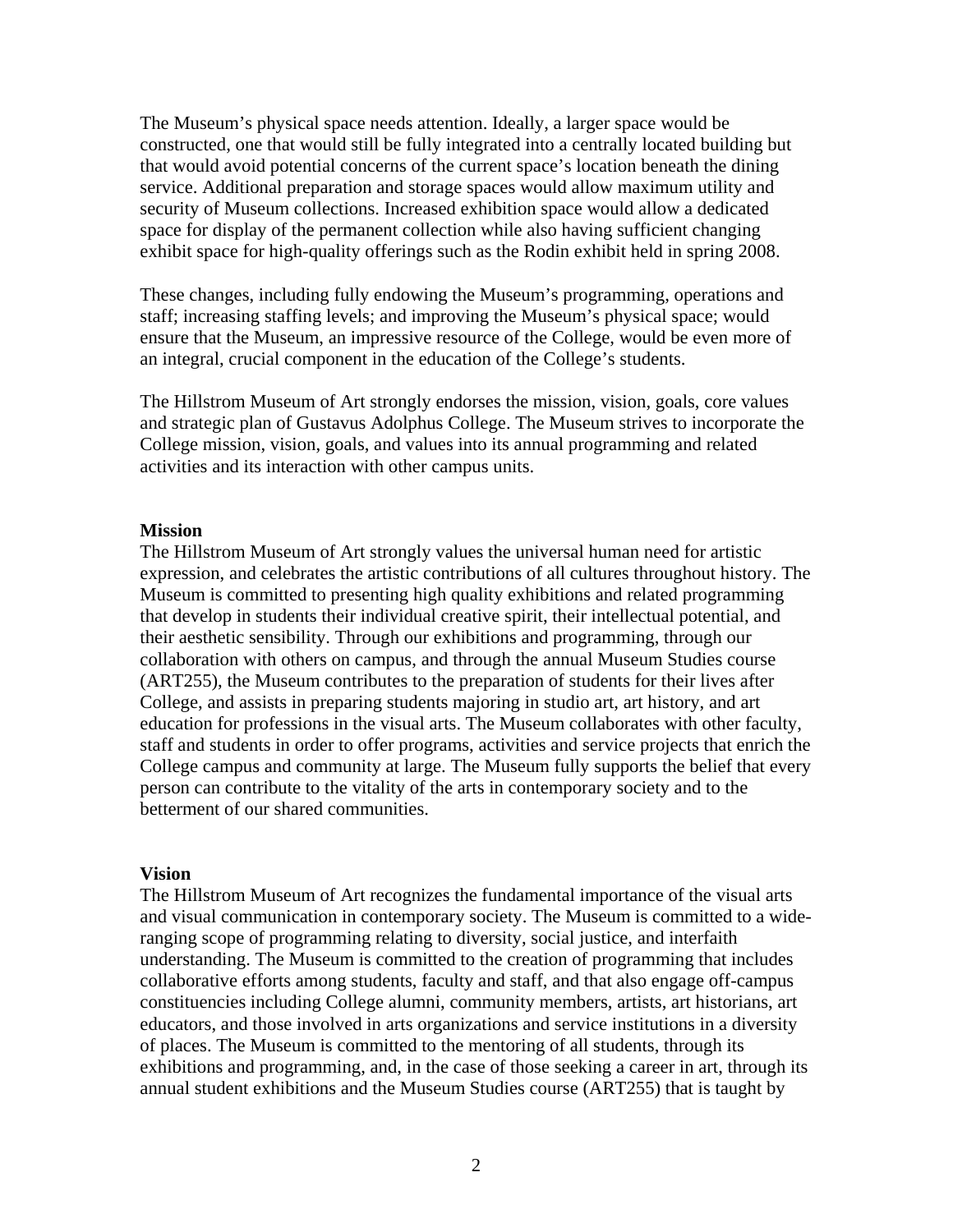the Museum director and that uses the Museum as a classroom/lab to offer experiential education opportunities. The Museum is committed to infusing the visual arts throughout all facets of the liberal arts curriculum of the College, throughout the extracurricular life of the College, and throughout the engagement of the College with alumni and community members.

# **Goals**

- 1. To promote active learning through the direct experience of art in its many manifestations.
- 2. To promote critical inquiry, analytical thinking, aesthetic originality, and interdisciplinary perspective.
- 3. To promote a broad, inclusive understanding of art, including its diverse global dimensions and its relationship to ethical, ecumenical, and interfaith issues.
- 4. To build community through exhibitions and related programming, including especially ones that are collaborative in nature.
- 5. To promote the understanding of art of widely divergent periods and cultures.
- 6. To increase sensitivity regarding cultural patrimony, and the ethics of the study, collection and display of art of varying cultures and periods.
- 7. To introduce those interested in careers in art, including careers in art museums, to the professional standards of the museum discipline, as preparation for such careers.
- 8. To continue to encourage and facilitate academic use of the Museum and its programming and collections, especially in collaborative efforts with colleagues across the curriculum.

# **1.2 Programs**

The Hillstrom Museum of Art generally offers five to seven exhibitions during each academic year, presented in four or five stagings and frequently including guest lectures by artists, art historians, or collectors (when possible). The Museum's annual attendance during each academic year (the Museum is closed during the summer) is typically between 5000 and 7000 visits.

# **Past highlights of the Museum's offerings of exhibitions include:**

- The Hillstrom Collection: An Exhibition of Early 20<sup>th</sup>-Century American Art (2000) This was our dedicatory exhibition.
- *Rörstrand: Swedish Art Nouveau Porcelain from the Robert Schreiber Collection* (2001)
- *Studio Art Faculty Exhibition* (2001)
- *A Community of Artists: The Collection of the Provincetown (MA) Art Association and Museum* (2003)
- *Paul Granlund: A Retrospective Exhibition* (2003)
- *Listening at the Edge: Recent Works by Lois Peterson and Christine Baeumler* (2003)
- *The Prairie Print Makers* (2004)
- *Images of New York City* (2004)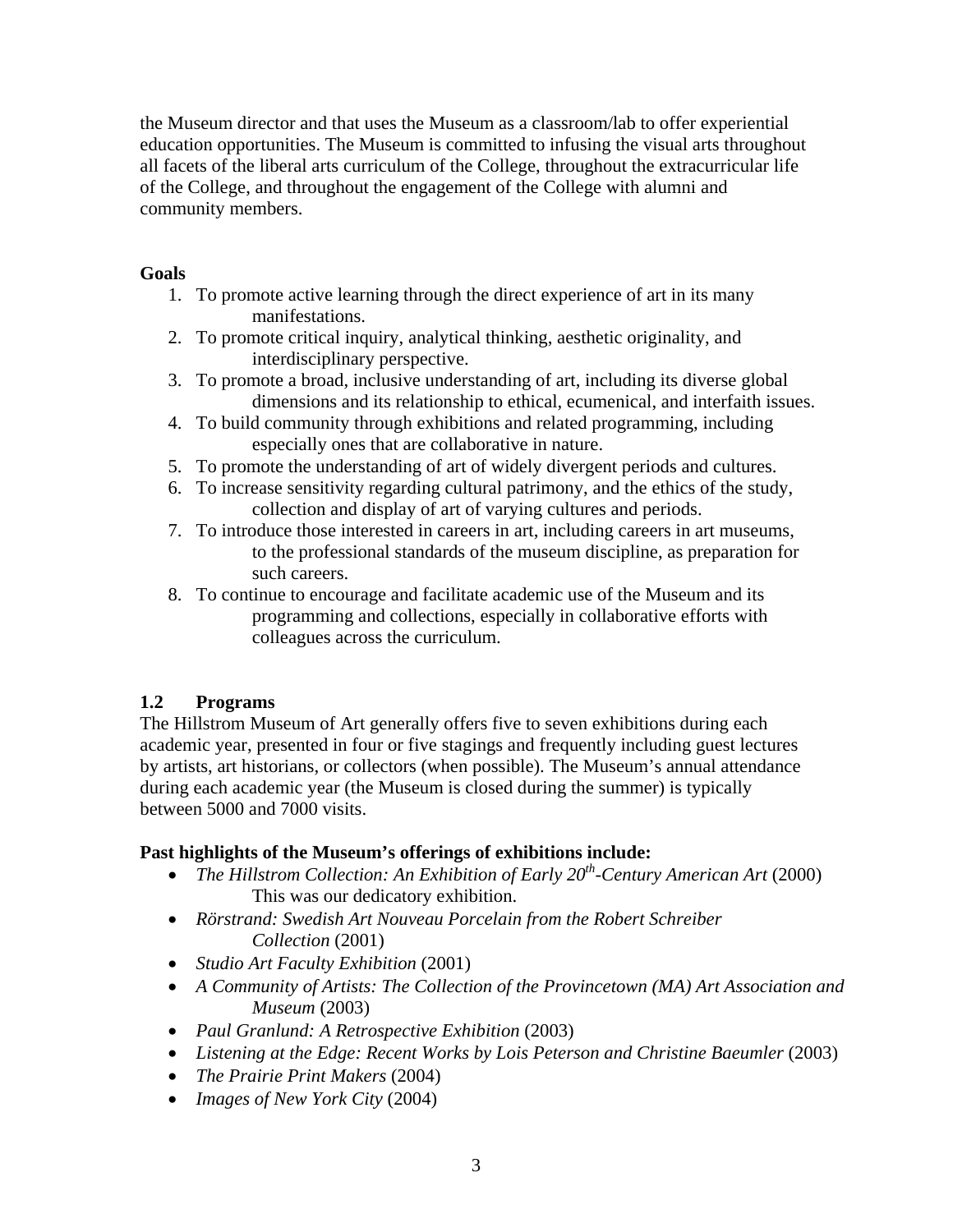- *Takes of Yellow Skin: The Art of Long Nguyen* (2005)
- *Pressure Points: Recent Prints from the Collections of Jordan D. Schnitzer and His Family Foundation* (2005)
- *Marvels of Maiolica: Italian Renaissance Ceramics from the Corcoran Gallery of Art Collection* (2006)
- *Architecture of Silence: Cistercian Abbeys of France* (2006)
- *Aerial Images: Recent Paintings by Bruce McClain* (2006)
- *Don Palmgren: A Retrospective Exhibition (2007)*; and another exhibition *Recent Photographs by Don Palmgren: Pinholes and Others* (2002)
- *The Art Students League of New York: Highlights from the Permanent Collection* (2007)
- *Night Visions: The Secret Designs of Moths (Digital Prints by Joseph Scheer)* (2007)
- *Rodin: In His Own Words, Selections from the Iris & B. Gerald Cantor Foundation* (2008)
- Senior Studio Art Major Exhibitions (the Museum always ends the academic year with this annual exhibition)

# **Past highlights of the Museum's offerings of guest lecturers include:**

- Dr. Wilford Scott, National Gallery of Art, Washington DC "Revolution in Early 20<sup>th</sup>-Century American Art," in conjunction with *The Hillstrom Collection: An Exhibition of Early 20<sup>th</sup>-Century American Art Exhibition* (2000)
- Nancy Yeide, National Gallery of Art, Washington DC "Nazi Art Looting, Allied Restitution, and American Museums," in conjunction with *The Hillstrom Collection: An Exhibition of Early 20<sup>th</sup>-Century American Art Exhibition* (2000)

"Looting of Artworks During World War II by Hermann Goering," in conjunction with *Nexus: Paintings by Karl Momen* (2004)

- Dr. Nicolai Cikovsky, emeritus Curator of American Art at the National Gallery of Art, Washington DC "American Art Colonies," in conjunction with *A Community of Artists: The Collection of the Provincetown Art Association and Museum Exhibition* (2003)
- Dr. Karal Ann Marling, University of Minnesota "The Prairie Print Makers: Five-Dollar Culture in the Great Depression," in conjunction with *The Prairie Print Makers* (2004)
- Catherine Hess, Associate Curator, Department of Sculpture and Works of Art, J. Paul Getty Museum, Los Angeles "Italian Renaissance Maiolica and the Corcoran Gallery of Art Collection," in conjunction with *Marvels of Maiolica: Italian Renaissance Ceramics from the Corcoran Gallery of Art Collection* (2006)
- Toby Jurovics, Curator of Photography, Smithsonian American Art Museum "Landscape and Place in Contemporary Photography," in conjunction with *Architecture of Silence: Cistercian Abbeys of France* (2006)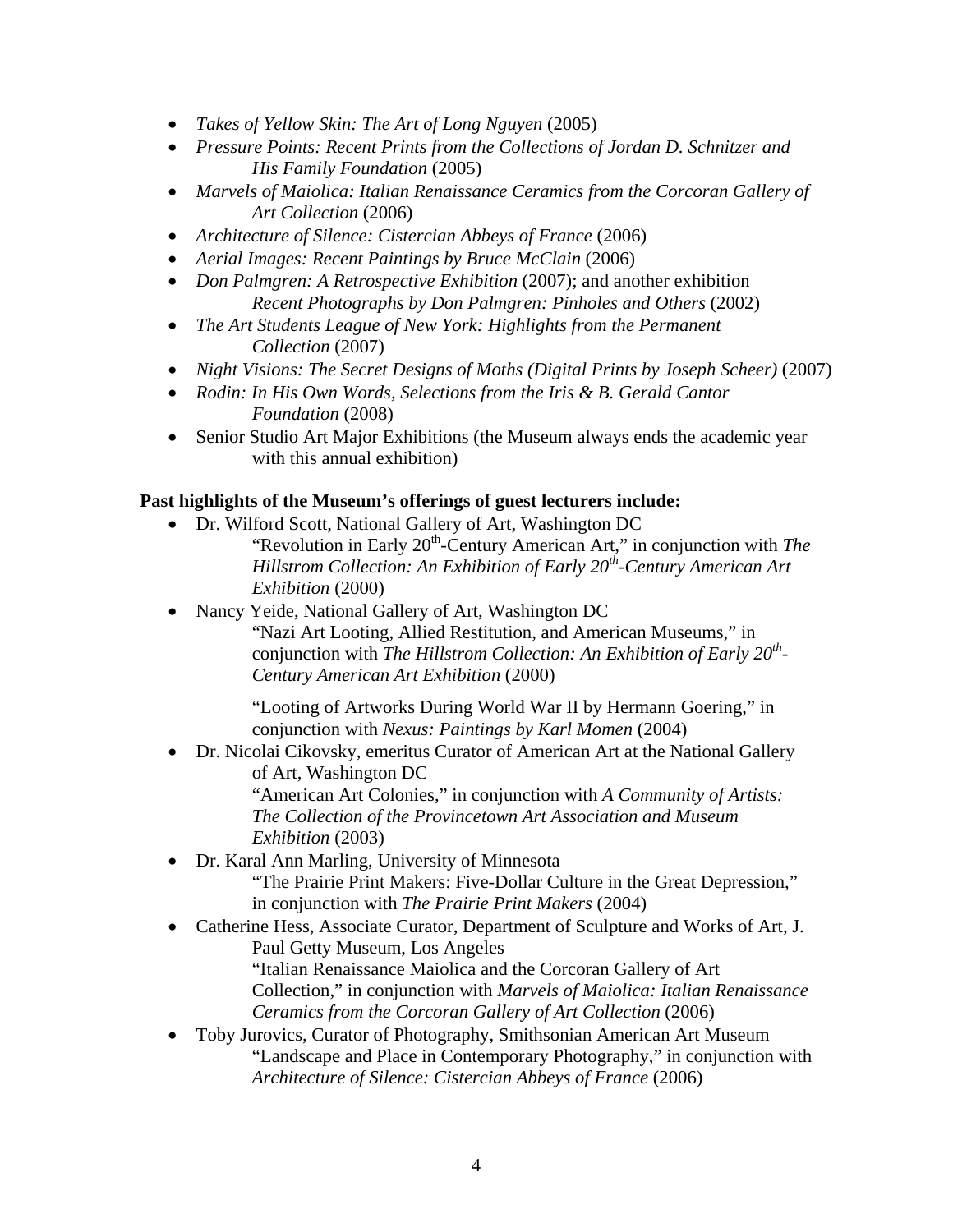Dr. Ruth Bulter, author of *Rodin: The Shape of Genius* "How Come the Most Famous Sculptor in the World is Having a Show in St. Peter?," in conjunction with *Rodin: In His Own Words, Selections from the Iris & B. Gerald Cantor Foundation* (2008)

# **Exhibitions and Lectures for 2008-2009**

- *Forbidden Art: The Postwar Russian Avant-Garde*
- *Selections from the Hillstrom Collection* (including FOCUS IN/ON project considering artist George Bellows and his drawing in the Hillstrom Collection titled *Tennis Match (Camden, Maine)*, in collaboration with Steve Wilkinson, coach of the College's Men's Tennis Program
- *Come On!: American Posters from World War I*
- *Illusion & Certainty (Paintings by Martin Weinstein)*
- *Migrations: New Directions in Native American Art*, with a related lecture by prominent Native American artist and exhibition juror Jaune Quick-to-See Smith, titled "A Survey of Contemporary American Indian Art"
- *Fortune: Photos of China by Priscilla Briggs*
- *Senior Studio Art Major Exhibition*

# **Future Exhibitions**

**2009-2010** 

- *Winds of Inspiration, Winds of Change*
- *Selections from the Hillstrom Collection*
- *Cuadros From Pamplona Alta: Textile Pictures by Women of Peru*
- Exhibition of paintings by Swedish artist Gudrun Westerlund
- Exhibition of works by notorious art faker Elmyr de Hory (subject of a biography by Clifford Irving)
- *Senior Studio Art Major Exhibition*

# **2010-2013**

- *Voices: Contemporary Ceramic Art from Sweden*
- *Ennesbo*

(Multi-media installation by Sandra Binion, relating to sites in Sweden associated with her family)

- Alumni Invitational Exhibition
- Selections from the Hillstrom Collection
- Exhibition of watercolors by Ann Martin
- Exhibition of Whistler and his American followers working in Venice
- Exhibition of past and present Gustavus Adolphus College studio art faculty, as part of the celebration of the College's Sesquicentennial
- Exhibition of loans from Swedish collection of works by Swedish artists of the past, as part of the celebration of the College's Sesquicentennial
- Exhibition to commemorate the  $150<sup>th</sup>$  anniversary of the mass hanging on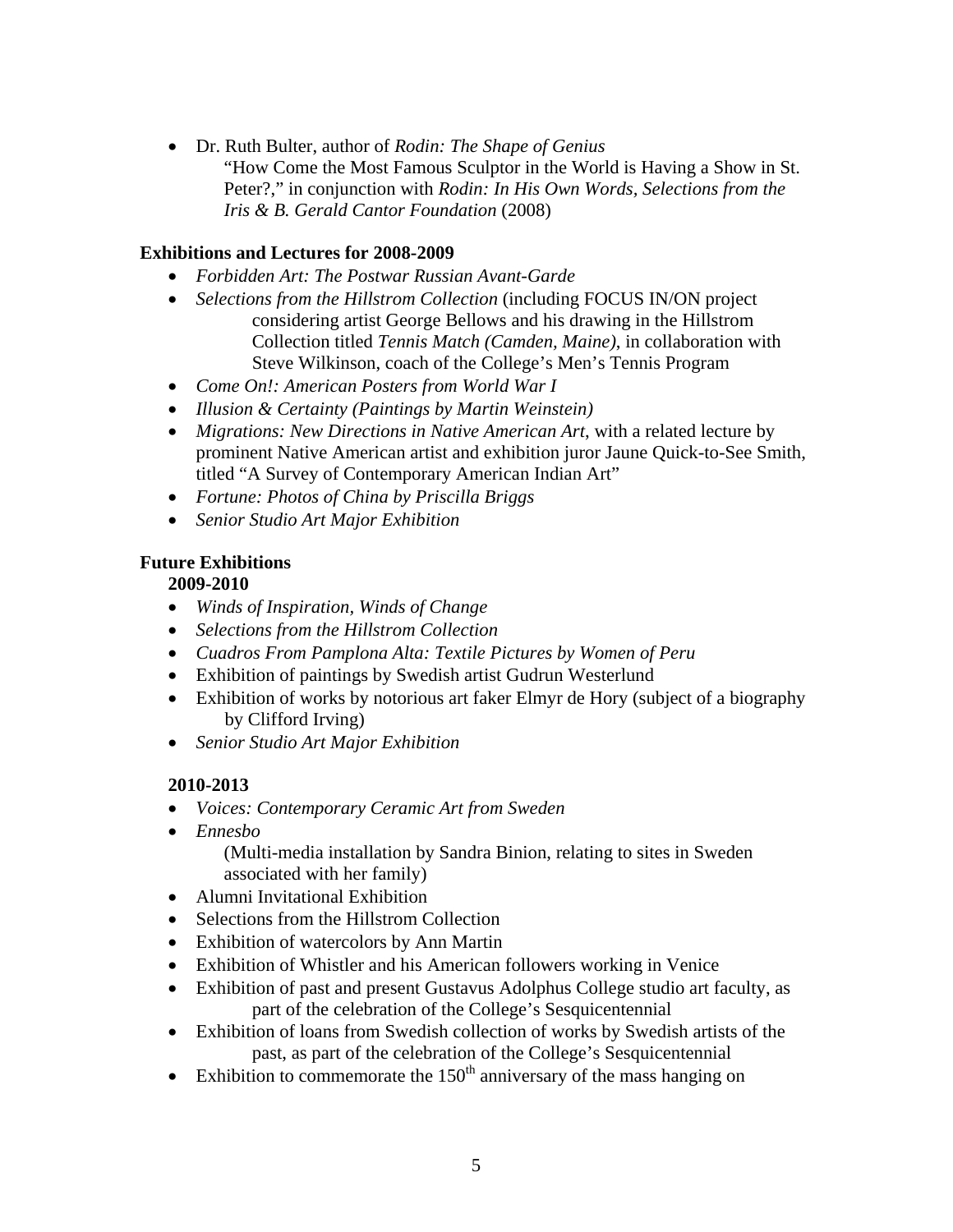December 26, 1862 of 38 Dakota involved in the Dakota Conflict, preferably involving artists from very close to those executed (exhibit to be on view before and after December 26).

**The Hillstrom Museum of Art, through its collaboration with other departments and units, has contributed to numerous programs and efforts on campus. These include:** 

- **Biology Department**: collaboration with faculty members Margaret Bloch Qazi and Sanjive Qazi, who wrote essays on moths and their behavior for a brochure and wall texts related to an exhibition titled *Night Visions: The Secret Designs of Moths (Digital Prints by Joseph Scheer)* (2007)
- **Athletics Department**: FOCUS IN/ON exhibition (2008) considering artist George Bellows and his drawing in the Hillstrom Collection titled *Tennis Match (Camden, Maine)*, in collaboration with Steve Wilkinson, coach of the College's Men's Tennis Program

Note: FOCUS IN/ON is a recurring exhibition program of the Museum in which the Museum director collaborates with a campus colleague from across the curriculum and co-curriculum for a collaborative, detailed consideration of particular artworks from the Hillstrom Collection.

- **Political Science/Peace Studies**: FOCUS IN/ON exhibition (2005)*,* considering artist Kerr Eby and his anti-war lithograph in the Hillstrom Collection titled *Where Do We Go?,* in collaboration with faculty member Mimi Gerstbauer, Director of the Peace Studies Program
- **Geography Department**: collaboration with faculty member Gareth John, who wrote an essay on New York City for a brochure and wall texts related to an exhibition titled *Images of New York City* (2004)
- **Religion Department**: collaboration with faculty member Darrell Jodock, who wrote a wall-text essay related to an exhibition titled *The Divine Mystery: Images of the Nativity and the Crucifixion from the Collections of Thrivent Financial and the Hillstrom Museum of Art* (2003); this exhibition was presented in relation to Christmas in Christ Chapel

 Collaboration with Deborah Goodwin, who gave a gallery talk titled "The Cistercian Life and Spirit," in conjunction with an exhibition titled *Architecture of Silence: Cistercian Abbeys of France* (2006)

- **History Department**: collaboration with faculty member Greg Kaster, who gave a gallery talk titled "The Vietnam War: History, Memory and Representation," in conjunction with exhibitions titled *Vietnam Drawings by Gene Basset* (2005) and *Tales of Yellow Skin: The Art of Long Nguyen* (2005)
- **English Department**: FOCUS IN/ON exhibition (2006), considering artist William Gropper and his watercolor in the Hillstrom Collection titled *The Wanderer,* an image related to commemoration of the destruction in World War II by the Nazis of the Warsaw Ghetto, in collaboration with faculty member Elizabeth Baer

 Collaboration with faculty member Laura Behling, who, with student Chelsea Kramer (through a Faculty Student Presidential Grant), wrote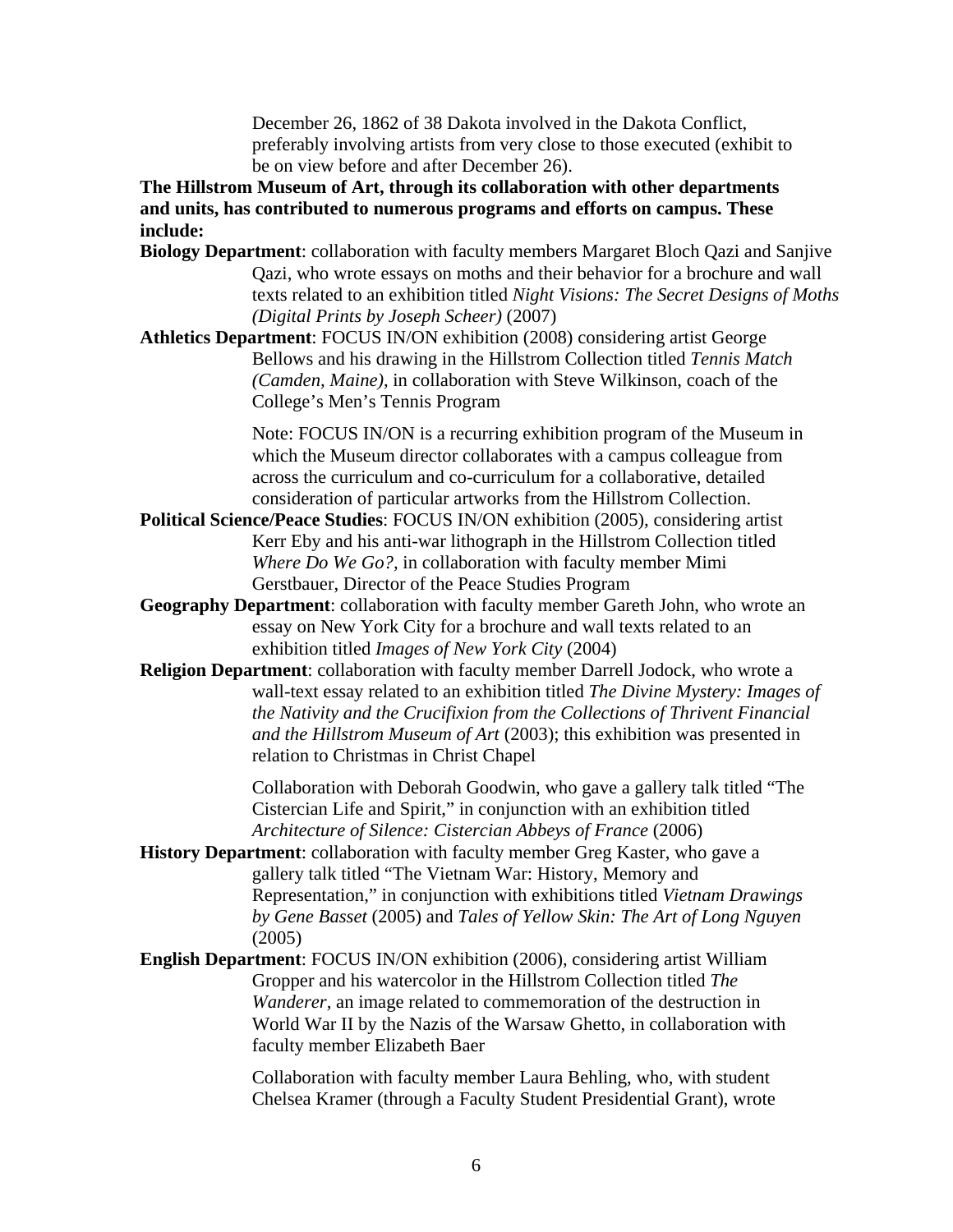exhibition brochure and wall texts related to an exhibition titled *Come On!: American Posters from World War I* (2008)

- **Scandinavian Studies**: in conjunction with exhibition on Swedish artist Birger Sandzén titled *Birger Sandzén: Landscapes of America* (2001), collaborated with department to present lecture by Sandzén scholar James Kaplan
- **Music Department**: FOCUS IN/ON exhibition (2007), considering artist Esther Williams and her oil painting in the Hillstrom Collection titled *Mozartiana*, in collaboration with faculty member David Fienen

 The Museum has also collaborated with the Music Department by working with faculty member Ann Pesavento to have student instrumental ensembles perform during opening receptions of exhibitions

**January Term**: hosted exhibition titled *Almost Home: The Return of Holocaust Survivors and Resisters to Postwar Vienna* (2005) concurrently with faculty member Elizabeth Baer's course on Genocide and the Holocaust

> This exhibition was extended so that it was on view during Diversity Center's Building Bridges conference in spring, 2006

- **Diversity Center:** hosted numerous exhibitions that support the goals of the College's Diversity Center
- **Art and Art History Department**: through exhibitions and programs, especially the annual senior studio art majors' exhibition and frequent exhibits of faculty work; through guest lectures and class visits with artists, art historians, collectors, etc.; and through the Museum Studies course taught by the Museum director
- **Nobel Conference**: the Museum holds its opening reception for the first exhibition(s) of the academic year during the Nobel Conference, serving as an additional campus attraction for Conference visitors

#### **Planned future collaborations of the Museum:**

- **Geology Department/Nobel Conference**: FOCUS IN/ON exhibition (2009), considering Swedish artist Birger Sandzén and his oil painting in the Hillstrom Collection titled *Dry Creek Bed, Kansas,* in collaboration with faculty member Jim Welsh, and also in conjunction with the 2009 Nobel Conference, the theme of which is water resources
- **Mathematics and Computer Science Department**: FOCUS IN/ON exhibition (2010)*,* considering artist Henry Schnackenberg and his oil painting in the Hillstrom Collection titled *Dominoes,* in collaboration with with faculty member Carolyn Dobler
- **Philosophy Department**: FOCUS IN/ON exhibition (2010)*,* considering artist Henry Varnum Poor and his oil painting in the Hillstrom Collection titled *Autumn Still Life,* in collaboration with faculty member Lisa Heldke, and also possibly in conjunction with the 2010 Nobel Conference, the possible theme of which is food and nutrition, and also possibly in conjunction with the Gustavus Global Insight program, which may focus in the 2010- 2011 academic year on food

**Environmental Studies/Johnson Center for Environmental Innovation**: invitational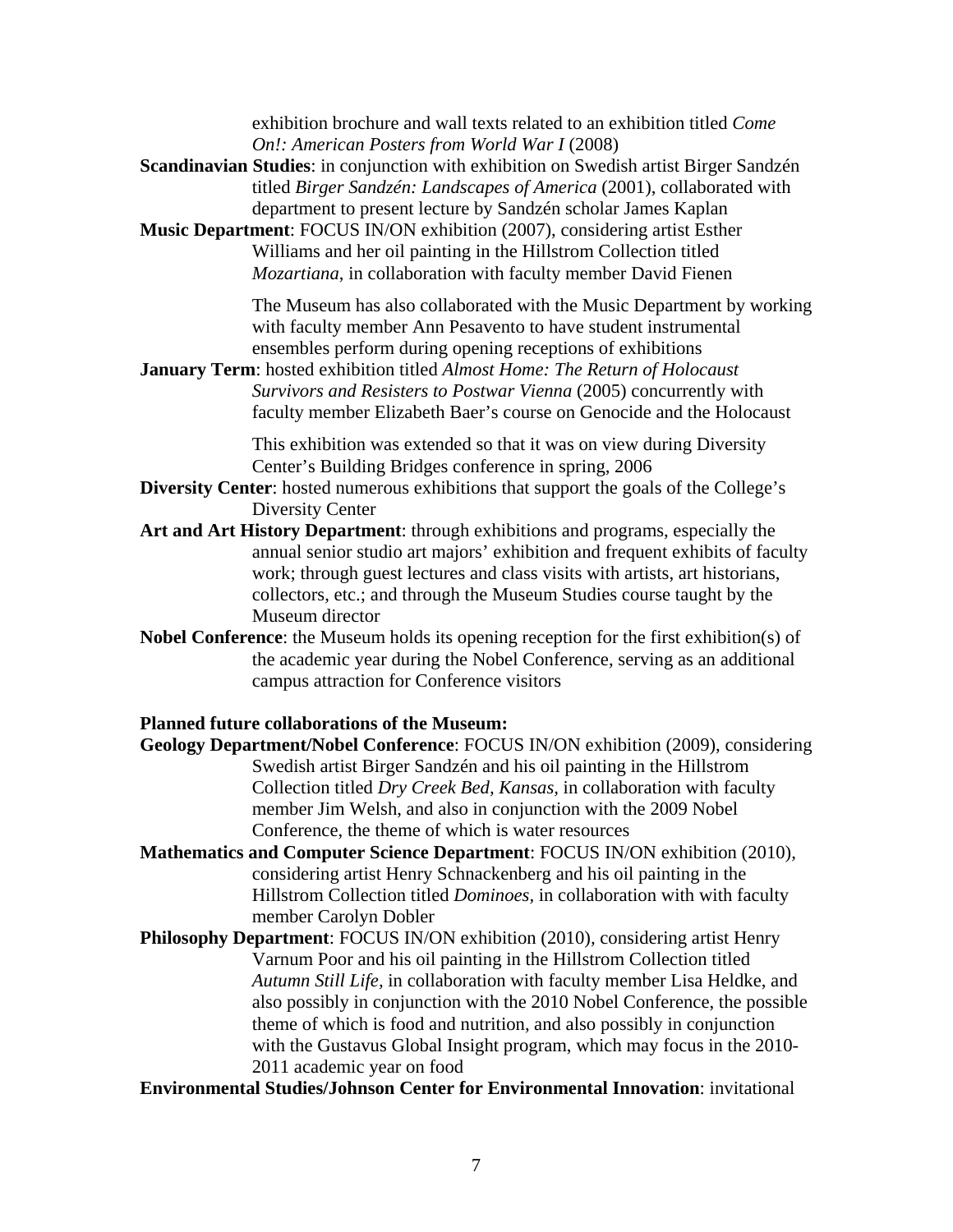exhibition titled *Winds of Inspiration, Winds of Change*, which considers windmills and their modern equivalent the wind turbine and which is planned in connection with the forecasted installation on campus of one or more wind turbines, in consultation with faculty member Jeff Jeremiason and Director of the Johnson Center for Environmental Innovation Jim Dontje

**Theatre and Dance Department**: in consultation with faculty member Melissa Rolnick, facilitating student dance performances in the Museum in conjunction with the exhibition *Migrations: New Directions in Native American Art*, tentatively scheduled for April 5, 2009, 3:30-4:30 and April 7, 2009, 5:30- 6:30.

> Also, in conjunction with faculty member Michele Rusinko, facilitating dance performance in the Museum in conjunction with Nobel Conference 2009 and the Museum's *FOCUS IN/ON* exhibition relating to Swedish artist Birger Sandzén and his oil painting in the Hillstrom Collection titled *Dry Creek Bed, Kansas*; the theme of the dance performance relates to the *FOCUS IN/ON* theme and the Nobel Conference theme (water resources)

#### **Support Relationships**

The Hillstrom Museum of Art is supported by many departments and administrative offices here at Gustavus along with other entities outside of Gustavus. These include:

- **Fine Arts Office:** recruits, assists in training, and schedules Museum security staff (student guards); assists in publicity; assists with obtaining funding from time to time from the Johnson Endowment.
- **Folke Bernadotte Memorial Library:** assists with research efforts, especially through interlibrary loans and acquisition of resources needed by the Museum; assists with Museum Studies course by maintaining reserves and by supplying class meeting location as necessary.

**Diversity Center:** assists with funding of select exhibitions, and assists with publicity.

**Office of Marketing and Communication:** assists with design of Museum publicity items such as postcards and posters and with Museum exhibition brochures and checklists; assists with publicity.

**Gustavus Technology Services:** provides technology support.

- **Physical Plant:** provides custodial and overhead services, helps with movements of Museum-related items such as crates of art, helps with providing Museum installation items such as stands and pedestals, assists at times with installation of artworks as needed.
- **The Book Mark:** serves as a source for Museum office and exhibition supplies, collaborates with the Museum in offering exhibition catalogues and other related publications for sale.
- **Printing Services Office:** prints many of the Museum's publicity items, serves as a source for Museum office and exhibition supplies, maintains Museum's small photocopier and serves as a photocopying location when it will not suffice.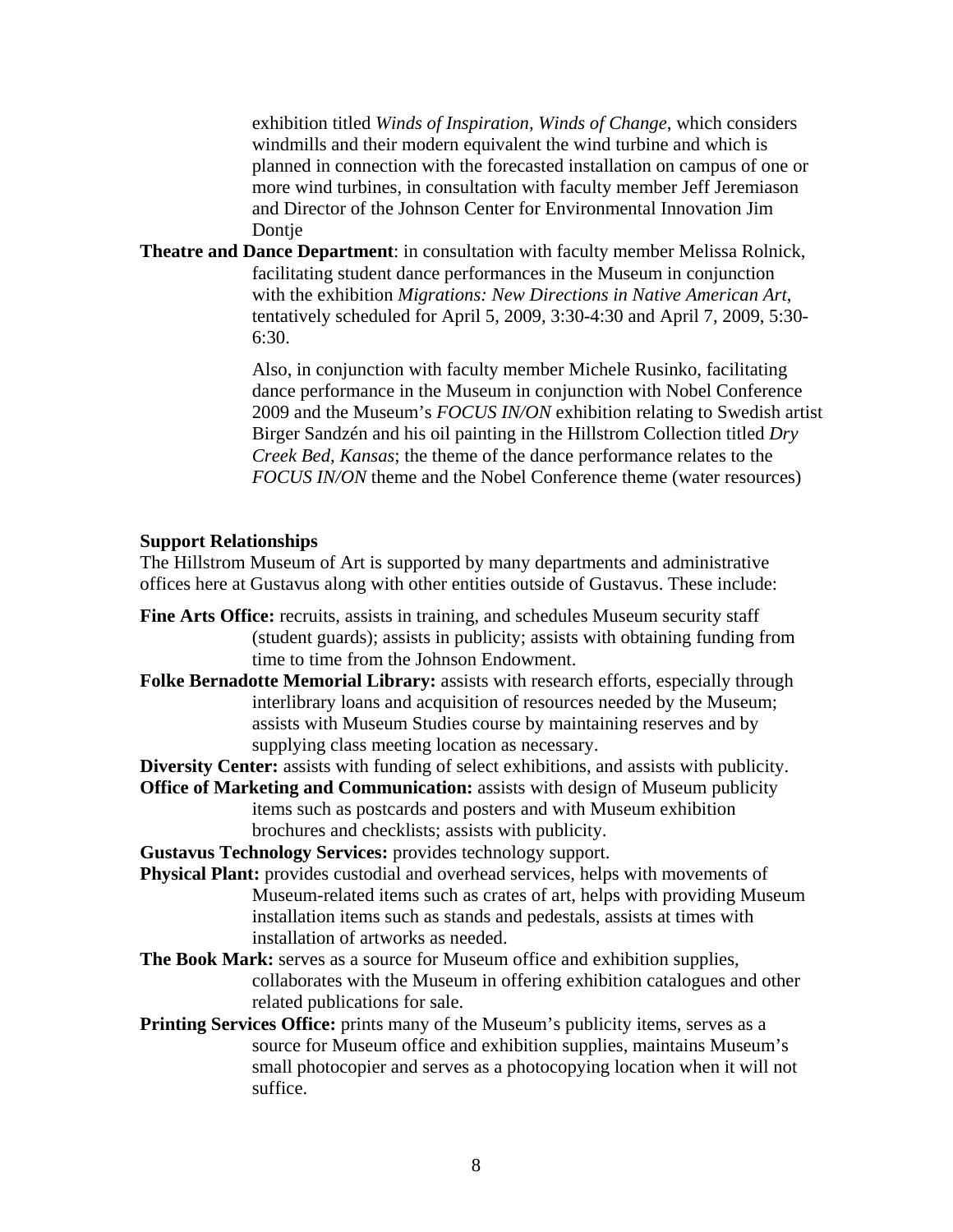**Gustavus Lecture Series:** serves as occasional source of funding for Museum lectures. **Women's Studies Program:** occasionally provides support for select Museum

exhibitions or lectures.

- **Gift Planning (Institutional Advancement):** assists with donor relations and aids in promotion of the Museum.
- **Alumni Relations Office:** assists with alumni questions, especially regarding potential alumni donors, and with alumni exhibition planning.
- **Campus Post Office:** assists in planning mailings and undertakes mailings.
- **Church Relations:** assists by taking reservations for the College Guest House as lodging for guest lecturers
- **Corporate and Foundation Relations:** assists the Museum in identifying grant possibilities and making applications to them

**Dining Service:** assists the Museum in organizing opening receptions

**Safety and Security:** assists with unlocking and locking the Museum when called upon by the Museum student guards, provides general Museum security when the Museum is not open, and provides security cameras throughout the Museum space

# **Section 2 Strategic Review**

# **2.1 Strategic issues**

# **Strengths (internal) of the department and programs**

- 1. Development of students' critical and creative thinking skills through Museum exhibitions and related programming.
- 2. Development of students' formal and visual literacy skills through Museum exhibitions and related programming.
- 3. Development of students' understanding the relationships between past and contemporary visual styles, issues, concepts through Museum exhibitions and related programming.
- 4. Development of students' lifelong appreciation of the arts through Museum exhibitions and related programming.
- 5. Development of students' awareness of social justice, diversity and global perspectives through Museum exhibitions and related programming.
- 6. Development of disciplined intellectual and artistic practices in students through annual senior studio art exhibition and through annual Museum Studies course taught in conjunction with the Museum.
- 7. Development of critical reading, research and writing skills in students through annual Museum Studies course taught in conjunction with the Museum.
- 8. Development of student's lifelong practices of informed and responsible interpretation and presentation, through Museum exhibitions and related programming, and through annual Museum Studies course taught in conjunction with the Museum.
- 9. Museum excels at mentoring students interested in Museums for current situations and lifelong goals.
- 10. Museum excels at offering exhibitions and programs in consonance with the goals of the College Diversity Center and general diversity initiatives.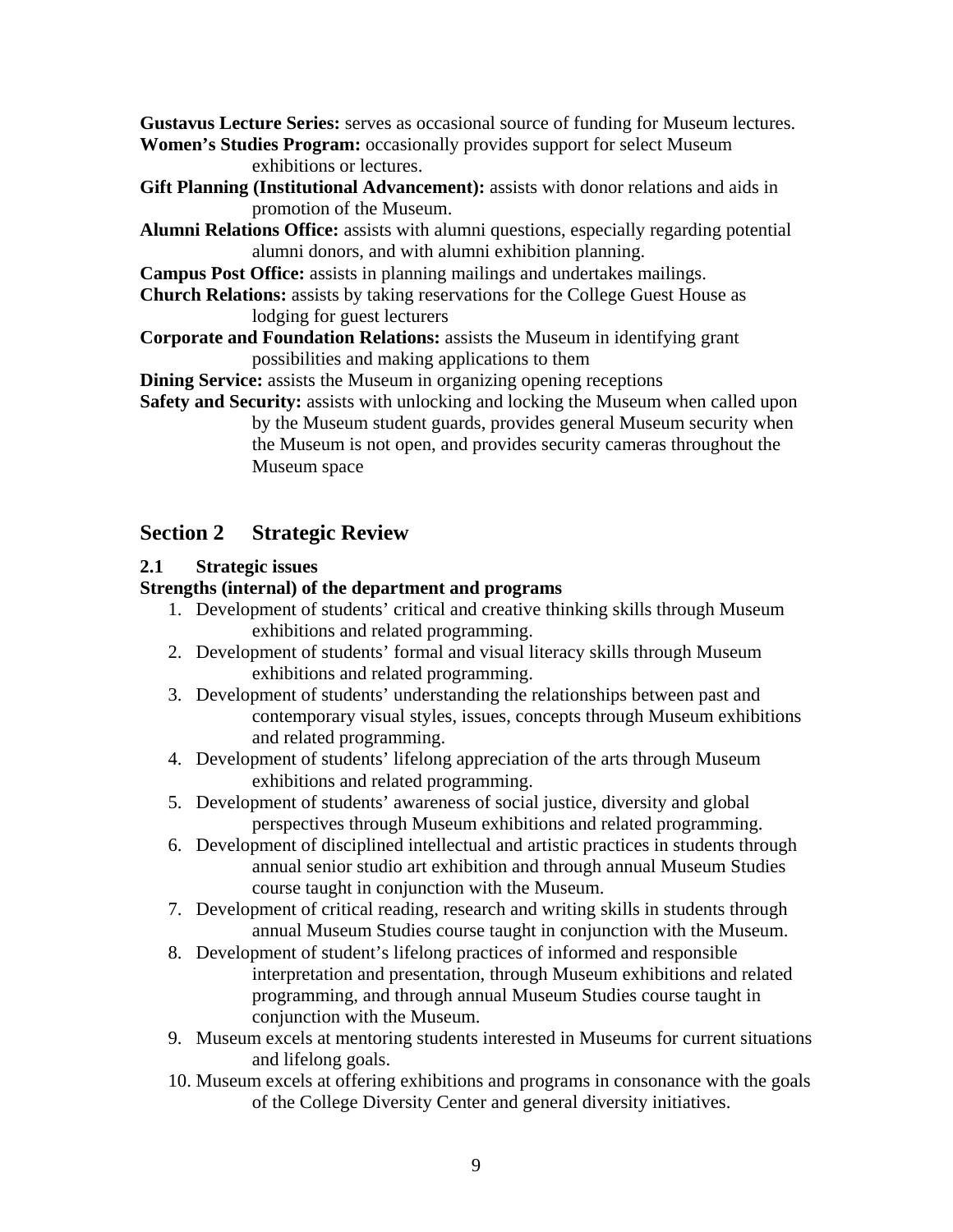- 11. Museum staff members participate in College admissions process through training of College tour guides and by meeting with prospective students interested in studies in art.
- 12. Museum staff members excel in their professional activities of research, publication and exhibition, and in their participation in professional organizations.

### **Weaknesses (internal) of the department and programs**

- 1. Museum is understaffed, relying primarily on a director who also teaches a class each semester, and a halftime administrative secretary. Continuity is threatened when the director takes any significant leave (including for attending professional conferences) or has to address family and health emergencies, and the director regularly has earned leave time that is lost because it can be banked only to a certain level.
- 2. The Museum is not visible on campus to the degree it could be, in order to be as effective as possible in making the College community as a whole aware of the necessity and vitality of visual arts, past and contemporary, and of the significance of student and faculty research, publications and exhibitions.
- 3. The Museum as a whole lacks sufficient staffing to expand collaboration with other College departments and programs, and to increase opportunities for service projects that would allow expanded experiential and apprentice opportunities for the College's students. Adding a full-time registrar/preparator position would allow the director to more fully engage in collaborative efforts.
- 4. The Museum as a whole lacks sufficient staff support. Because time is spent on activities that could be accomplished by skilled, professional staff, the Director's time is very fragmented and often insufficient for pursuing funding possibilities, expanding collaboration with other College departments and programs, proactively facilitating in-Museum learning opportunities tied to specific courses in disciplines other than art, conducting proper research on collections and works lent for exhibition, and participating in the college museum professional field. Further, the half-time status of the administrative secretary precludes fully supporting the Museum Director with various administrative and clerical tasks.
- 5. Lack of continuous sufficient funding, through endowment of the Museum's programming, operations, and personnel, can preclude the Museum from taking advantage of exhibition opportunities of particular quality and relevance to students, and hampers opportunities for development of the Museum as a whole, including establishment of a high and lasting professional reputation, and hampers professional development of the staff, and hampers facilitation by the staff of the use of the Museum and its exhibitions, programming, and collection by colleagues across the curriculum.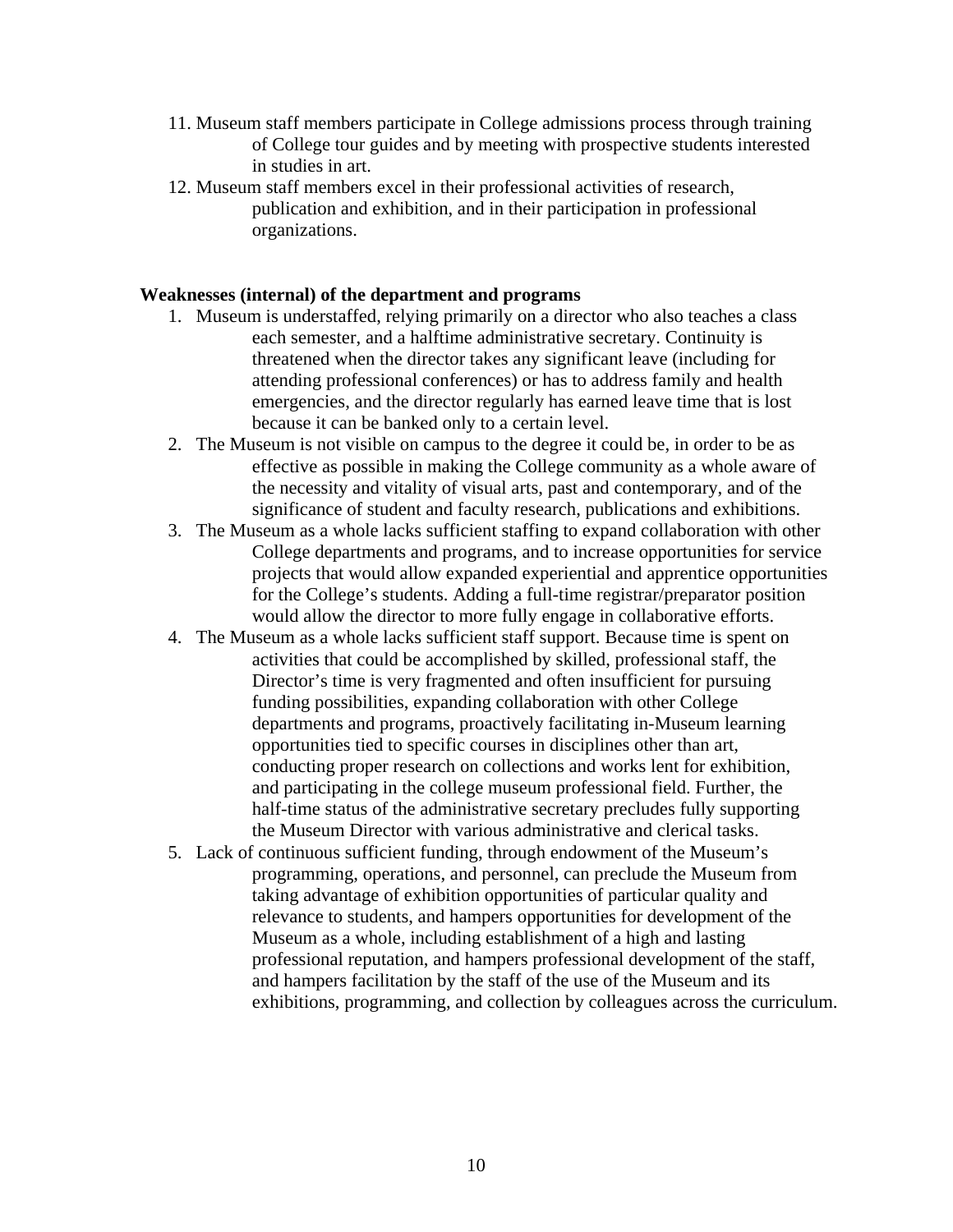### **Opportunities (external) facing the department and programs**

- 1. The successful functioning of the Museum's FOCUS IN/ON program and similar efforts allows for creative collaboration with colleagues across the curriculum, resulting in programs that provide distinct learning opportunities for students from a variety of majors while utilizing and highlighting the Museum's collection.
- 2. Recently hired faculty in Communication Studies, Theatre/Dance and English Departments open opportunities for interdisciplinary programs involving the Museum, such as the Arts Management minor (one component of which is the Museum Studies course), a Visual Literacy program and/or Media Studies major.
- 3. Artists from off-campus communities are eager to be in college settings and to have contact with studio faculty and students.
- 4. The Museum has built something of a name and reputation in the community and region, which attracts students and supporters to the College.
- 5. Faculty from other departments are interested in collaborative efforts (through the Museum's FOCUS IN/ON program and similar projects), resulting in unique learning opportunities for the College's students.
- 6. Many alumni are connected to the College through the Museum, including via the regular Museum articles in the Quarterly magazine.

### **Challenges (external) facing the department and programs**

- 1. Stereotype of art, especially contemporary art, as irrelevant is prevalent.
- 2. Stereotype of artists as outsiders or rebels is widespread.
- 3. Stereotype of art as irrelevant to other disciplines and to education in general leads to lack of general respect for the discipline and for art museums.
- 4. Stereotype of art as a follower rather than a leader, and the related assumption that art supports other fields and disciplines, leads to a lack of appreciation of the basic importance of art, especially in a liberal arts context.
- 5. Lack of high school arts education, in both studio and art history areas, means students are not well prepared to appreciate the Museum and are not prepared to take advantage of its offerings.
- 6. Poor economy can cause students, parents, faculty and administrators to see art as irrelevant and/or optional.

# **2.2 Barriers**

1. The Museum lacks sufficient professional and administrative staff to meet its goals, mission and vision. The most urgent need is to increase the administrative secretary position from half time to full-time. The second most urgent need is for a full-time combined professional registrar/preparatory position to aid with exhibition planning and installation and maintenance and recordkeeping for the Museum's collection. Both these staff increases would allow current staff more time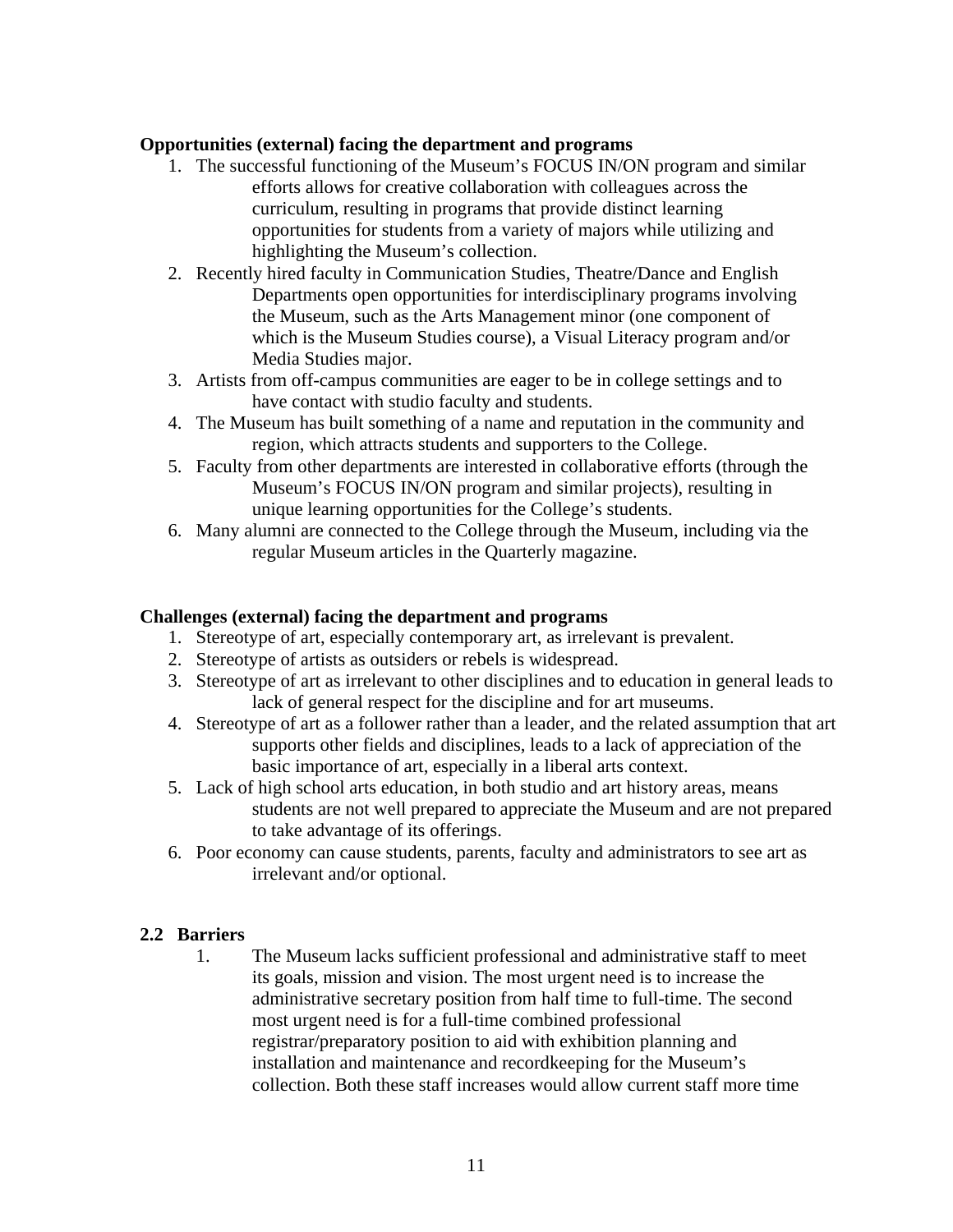for collaborative efforts with campus colleagues, for research on the collections, and for seeking outside sources of funds such as grants.

- 2. The Museum facility has certain disadvantages. One is that its ceilings are too low than what is generally expected for art museums, which has an effect on what art can be exhibited. Another is that access into the Museum is limited by the size of the door openings as well as the size of the Campus Center freight elevator. Another is that the Museum is located under the College dining service, which can cause food odors and which has the potential for various types of leakage. Another is that the exhibition area is not truly sufficient for our best operating, and prohibits the showing of certain exhibitions and prohibits having a space dedicated to the Museum's own collection, which in turn hampers donor relations. Another is that the preparatory and storage areas are insufficient in size, which hampers the Museum's ability to prepare exhibitions and to securely store its collections. Finally, there is insufficient space for research and study of the collection, such as a dedicated art study area, to allow full use of the collections by campus members.
- 3. The Museum lacks endowment for its programs, operations and personnel, which inhibits it from reaching its full potential and serving the College as effectively as it could.

# **Section 3 Strategic Initiatives and Recommendations**

- 1. **Endowment of Museum programming, operations, and staffing.** Endowment of the Museum's programming, operations and personnel, in a manner that is similar to comparable campus programs and that eliminates the vagaries of annual budgeting, would allow the Museum to pursue the long-term planning that is crucial for the high-quality level offerings appropriate to the College.
- 2. **Increase Museum staff by adding a full-time professional registrar/preparatory position and by increasing administrative secretary position from half time to full-time.**

Increasing the staffing level of the Museum would ensure that it could continue to meet the demands of high-quality programming. It would, in particular, allow more extensive and deliberative pursuit of collaborative efforts with the various disciplines and programs on campus (a primary goal for the Museum since its inception, as evidenced by collaboration with colleagues from across the curriculum, in the Museum's FOCUS IN/ON program). It would also allow more research and publication of the Museum collection, which would be attractive to potential donors to the Museum and the College.

3. **Creation of new, centrally located Museum space or increase to and improvement of current space.**

Ideally, a larger space would be constructed to house the Museum, one that would still be fully integrated into a centrally located building but that would avoid potential concerns of the current space's location beneath the dining service.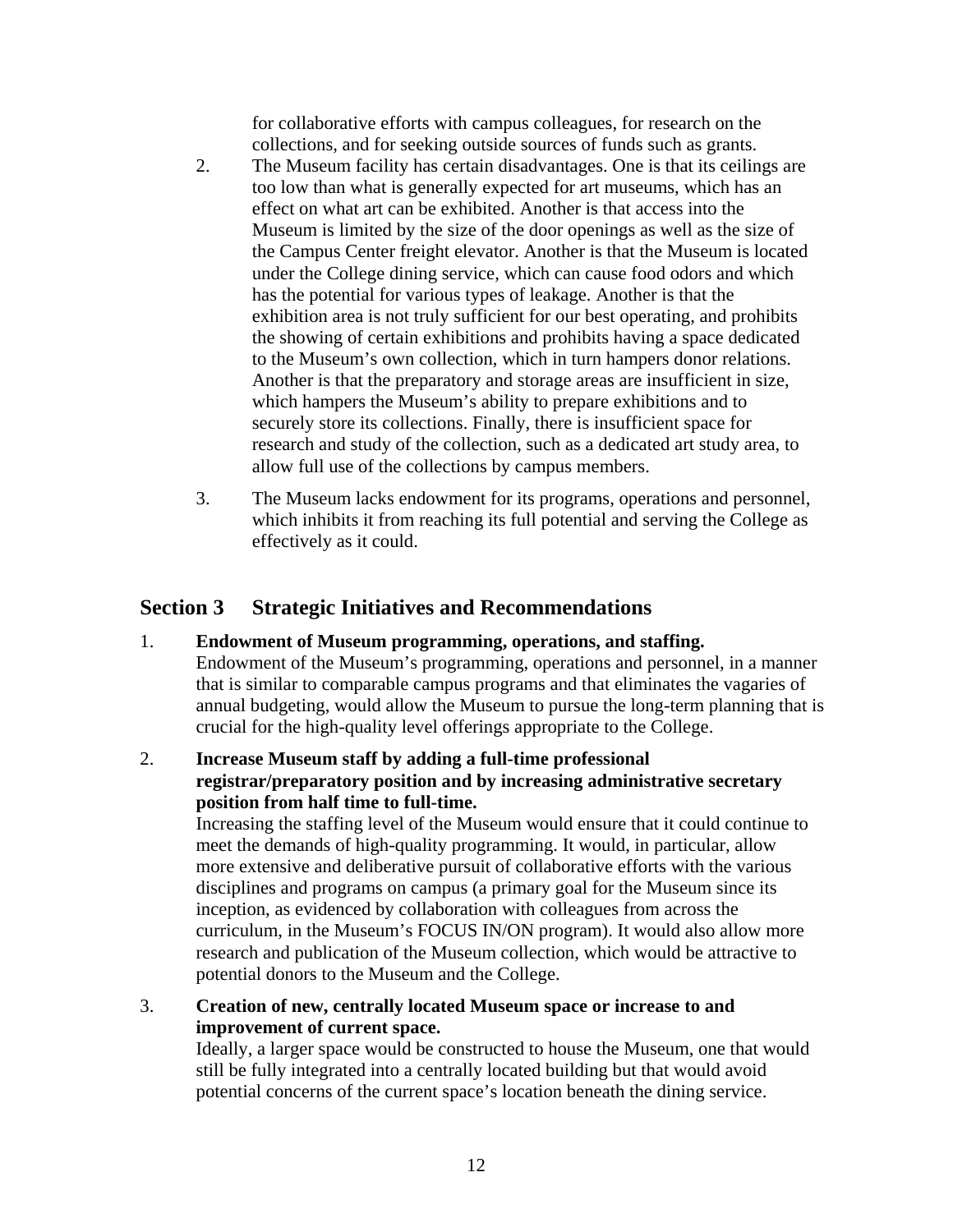Additional preparation and storage spaces would allow maximum utility and security of Museum collections. Increased exhibition space would allow a dedicated space for display of the permanent collection while also having sufficient changing exhibit space for high-quality offerings of the sort appropriate to a College such as Gustavus.

### 4. **Expanding the boundaries of visual experience.**

In cooperation with the College as a whole and in particular in tandem with the art department, the Museum would be involved in the establishment of a Media Studies interdisciplinary program and of a visual literacy component in the College curriculum, and support of an Arts Management minor. Participation in such new initiatives would be not only through the Museum's exhibitions and related programming, but also through its offering of the Museum Studies course and through its collaborative efforts with other departments and programs on campus.

# **Section 4 Assessment**

- Goal 1: To promote active learning through the direct experience of art in its many manifestations. Assessment of this goal would be made in several ways, including by consideration of the visitation by students at the Museum, perhaps through questionnaires for graduating students, through comments made in the Museum guest book, and through an anticipated comment section on the Museum website.
- **Goal 2:** To promote aesthetic originality, critical inquiry, analytical thinking, and interdisciplinary perspective. Assessment of this goal would be via questionnaires of graduating students, particularly those with majors in studio art, art history, and art education, through comments made in the Museum guest book, and through an anticipated comment section on the Museum website.
- **Goal 3:** To promote a broad, inclusive understanding of art, including its diverse global dimensions and its relationship to ethical, ecumenical, and interfaith issues. Assessment of this goal would be via questionnaires of graduating students, through comments made in the Museum guest book, and through an anticipated comment section on the Museum website.
- **Goal 4:** To build community through exhibitions and related programming, including especially ones that are collaborative in nature. Assessment of this goal would be through comments made in the Museum guest book, and through an anticipated comment section on the Museum website.
- **Goal 5:** To promote the understanding of art of widely divergent periods and cultures. Assessment of this goal would be via through comments made in the Museum guest book, and through an anticipated comment section on the Museum website.
- Goal 6: To increase sensitivity regarding cultural patrimony, and the ethics of the study, collection and display of art of varying cultures and periods. Assessment of this